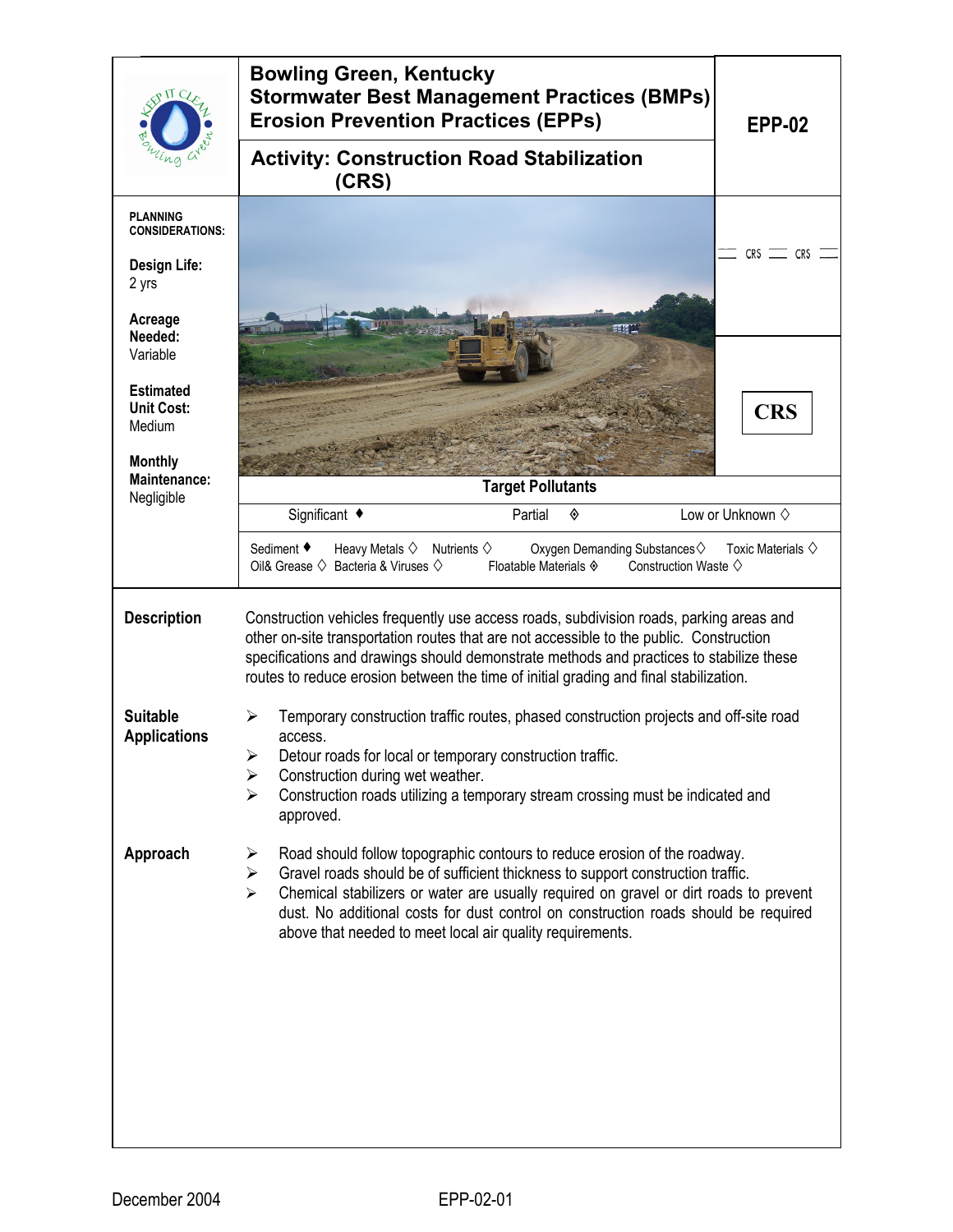| All existing vegetation (trees, bushes, ground cover) shall be retained as long as<br>Design<br>➤<br><b>Considerations</b><br>feasibly practicable to reduce the exposure of disturbed grounds. Removal of<br>for<br><b>Construction</b><br>the vicinity.<br>Road<br>The implementation of this BMP depends largely on climate and weather conditions.<br>➤<br>Alternative routes should be established to incorporate these measures to account for<br>conditions such as dry areas, wet conditions and other circumstances that would<br>inhabit a safe and stable route for construction traffic. Permanent roads and parking<br>areas should be paved as soon as possible after grading. The early application of<br>gravel or chemical stabilization may solve potential erosion and stability problems<br>where construction will be phased. Temporary gravel roadways should be<br>considered during the wet weather seasons and on slopes greater than 5 percent.<br>When gravel roads are needed, a minimum 6-in. course of 2 to 3-in. crushed rock,<br>$\blacktriangleright$<br>gravel base, or crushed surfacing base course should be applied immediately after<br>grading or the completion of utility installation within the right-of-way. Chemical<br>stabilization may also be used upon compacted native sub-grade. These chemical<br>controls should be applied per the manufacturer's directions.<br>Roadways should be carefully graded to drain transversely. Provide drainage swales<br>$\blacktriangleright$<br>on each side of the roadway in the case of a crowned section, or one side in the case<br>of super-elevated section. Simple gravel berms without a trench can also be used.<br>Installed inlets should be protected to prevent sediment-laden water from entering the<br>➤<br>storm sewer system.<br><b>Temporary Roads and Parking Areas</b><br>Grade<br>➤<br>The gradient and vertical-horizontal alignment should be designed according to<br>the intended traffic patterns.<br>■ Grades for temporary roads should not exceed 10% for lengths less than 200 LF.<br>" Frequent grade changes can reduce erosion and improve sediment control.<br>• Grades for parking areas should not exceed 4%.<br>Width<br>The radius for temporary roads should not be less than 35-feet for standard<br>construction vehicles, and 50-feet for tractor trailers.<br>" Temporary road widths should not be less than 14-feet for one-way traffic, 20-<br>feet for two-way traffic.<br>• Temporary roads should include two shoulders with a minimum width of two feet<br>on each side.<br><b>Side Slopes</b><br>➤<br>• All cuts and/or fills should be graded at a slope of 2:1 whenever possible.<br>A slope of 3:1 should be used whenever machined mowing will be used to<br>maintain ground cover.<br><b>Drainage</b><br>➤<br>• The design and capacity of all drainage structures should be consistent with<br>sound engineering principles and suitable for the type of road that will be<br>eventually permanent.<br>Structures should withstand flows from a 25-year, 24-hour storm event. |                      |  | <b>Activity: Construction Road Stabilization</b>                                        | <b>EPP-02</b> |  |  |
|----------------------------------------------------------------------------------------------------------------------------------------------------------------------------------------------------------------------------------------------------------------------------------------------------------------------------------------------------------------------------------------------------------------------------------------------------------------------------------------------------------------------------------------------------------------------------------------------------------------------------------------------------------------------------------------------------------------------------------------------------------------------------------------------------------------------------------------------------------------------------------------------------------------------------------------------------------------------------------------------------------------------------------------------------------------------------------------------------------------------------------------------------------------------------------------------------------------------------------------------------------------------------------------------------------------------------------------------------------------------------------------------------------------------------------------------------------------------------------------------------------------------------------------------------------------------------------------------------------------------------------------------------------------------------------------------------------------------------------------------------------------------------------------------------------------------------------------------------------------------------------------------------------------------------------------------------------------------------------------------------------------------------------------------------------------------------------------------------------------------------------------------------------------------------------------------------------------------------------------------------------------------------------------------------------------------------------------------------------------------------------------------------------------------------------------------------------------------------------------------------------------------------------------------------------------------------------------------------------------------------------------------------------------------------------------------------------------------------------------------------------------------------------------------------------------------------------------------------------------------------------------------------------------------------------------------------------------------------------------------------------------------------------------------------------------------------------------------------------------------------------|----------------------|--|-----------------------------------------------------------------------------------------|---------------|--|--|
|                                                                                                                                                                                                                                                                                                                                                                                                                                                                                                                                                                                                                                                                                                                                                                                                                                                                                                                                                                                                                                                                                                                                                                                                                                                                                                                                                                                                                                                                                                                                                                                                                                                                                                                                                                                                                                                                                                                                                                                                                                                                                                                                                                                                                                                                                                                                                                                                                                                                                                                                                                                                                                                                                                                                                                                                                                                                                                                                                                                                                                                                                                                                  |                      |  | vegetation should be phased in concurrence with relative construction activities within |               |  |  |
|                                                                                                                                                                                                                                                                                                                                                                                                                                                                                                                                                                                                                                                                                                                                                                                                                                                                                                                                                                                                                                                                                                                                                                                                                                                                                                                                                                                                                                                                                                                                                                                                                                                                                                                                                                                                                                                                                                                                                                                                                                                                                                                                                                                                                                                                                                                                                                                                                                                                                                                                                                                                                                                                                                                                                                                                                                                                                                                                                                                                                                                                                                                                  |                      |  |                                                                                         |               |  |  |
|                                                                                                                                                                                                                                                                                                                                                                                                                                                                                                                                                                                                                                                                                                                                                                                                                                                                                                                                                                                                                                                                                                                                                                                                                                                                                                                                                                                                                                                                                                                                                                                                                                                                                                                                                                                                                                                                                                                                                                                                                                                                                                                                                                                                                                                                                                                                                                                                                                                                                                                                                                                                                                                                                                                                                                                                                                                                                                                                                                                                                                                                                                                                  | <b>Stabilization</b> |  |                                                                                         |               |  |  |
|                                                                                                                                                                                                                                                                                                                                                                                                                                                                                                                                                                                                                                                                                                                                                                                                                                                                                                                                                                                                                                                                                                                                                                                                                                                                                                                                                                                                                                                                                                                                                                                                                                                                                                                                                                                                                                                                                                                                                                                                                                                                                                                                                                                                                                                                                                                                                                                                                                                                                                                                                                                                                                                                                                                                                                                                                                                                                                                                                                                                                                                                                                                                  |                      |  |                                                                                         |               |  |  |
|                                                                                                                                                                                                                                                                                                                                                                                                                                                                                                                                                                                                                                                                                                                                                                                                                                                                                                                                                                                                                                                                                                                                                                                                                                                                                                                                                                                                                                                                                                                                                                                                                                                                                                                                                                                                                                                                                                                                                                                                                                                                                                                                                                                                                                                                                                                                                                                                                                                                                                                                                                                                                                                                                                                                                                                                                                                                                                                                                                                                                                                                                                                                  |                      |  |                                                                                         |               |  |  |
|                                                                                                                                                                                                                                                                                                                                                                                                                                                                                                                                                                                                                                                                                                                                                                                                                                                                                                                                                                                                                                                                                                                                                                                                                                                                                                                                                                                                                                                                                                                                                                                                                                                                                                                                                                                                                                                                                                                                                                                                                                                                                                                                                                                                                                                                                                                                                                                                                                                                                                                                                                                                                                                                                                                                                                                                                                                                                                                                                                                                                                                                                                                                  |                      |  |                                                                                         |               |  |  |
|                                                                                                                                                                                                                                                                                                                                                                                                                                                                                                                                                                                                                                                                                                                                                                                                                                                                                                                                                                                                                                                                                                                                                                                                                                                                                                                                                                                                                                                                                                                                                                                                                                                                                                                                                                                                                                                                                                                                                                                                                                                                                                                                                                                                                                                                                                                                                                                                                                                                                                                                                                                                                                                                                                                                                                                                                                                                                                                                                                                                                                                                                                                                  |                      |  |                                                                                         |               |  |  |
|                                                                                                                                                                                                                                                                                                                                                                                                                                                                                                                                                                                                                                                                                                                                                                                                                                                                                                                                                                                                                                                                                                                                                                                                                                                                                                                                                                                                                                                                                                                                                                                                                                                                                                                                                                                                                                                                                                                                                                                                                                                                                                                                                                                                                                                                                                                                                                                                                                                                                                                                                                                                                                                                                                                                                                                                                                                                                                                                                                                                                                                                                                                                  |                      |  |                                                                                         |               |  |  |
|                                                                                                                                                                                                                                                                                                                                                                                                                                                                                                                                                                                                                                                                                                                                                                                                                                                                                                                                                                                                                                                                                                                                                                                                                                                                                                                                                                                                                                                                                                                                                                                                                                                                                                                                                                                                                                                                                                                                                                                                                                                                                                                                                                                                                                                                                                                                                                                                                                                                                                                                                                                                                                                                                                                                                                                                                                                                                                                                                                                                                                                                                                                                  |                      |  |                                                                                         |               |  |  |
|                                                                                                                                                                                                                                                                                                                                                                                                                                                                                                                                                                                                                                                                                                                                                                                                                                                                                                                                                                                                                                                                                                                                                                                                                                                                                                                                                                                                                                                                                                                                                                                                                                                                                                                                                                                                                                                                                                                                                                                                                                                                                                                                                                                                                                                                                                                                                                                                                                                                                                                                                                                                                                                                                                                                                                                                                                                                                                                                                                                                                                                                                                                                  |                      |  |                                                                                         |               |  |  |
|                                                                                                                                                                                                                                                                                                                                                                                                                                                                                                                                                                                                                                                                                                                                                                                                                                                                                                                                                                                                                                                                                                                                                                                                                                                                                                                                                                                                                                                                                                                                                                                                                                                                                                                                                                                                                                                                                                                                                                                                                                                                                                                                                                                                                                                                                                                                                                                                                                                                                                                                                                                                                                                                                                                                                                                                                                                                                                                                                                                                                                                                                                                                  |                      |  |                                                                                         |               |  |  |
|                                                                                                                                                                                                                                                                                                                                                                                                                                                                                                                                                                                                                                                                                                                                                                                                                                                                                                                                                                                                                                                                                                                                                                                                                                                                                                                                                                                                                                                                                                                                                                                                                                                                                                                                                                                                                                                                                                                                                                                                                                                                                                                                                                                                                                                                                                                                                                                                                                                                                                                                                                                                                                                                                                                                                                                                                                                                                                                                                                                                                                                                                                                                  |                      |  |                                                                                         |               |  |  |
|                                                                                                                                                                                                                                                                                                                                                                                                                                                                                                                                                                                                                                                                                                                                                                                                                                                                                                                                                                                                                                                                                                                                                                                                                                                                                                                                                                                                                                                                                                                                                                                                                                                                                                                                                                                                                                                                                                                                                                                                                                                                                                                                                                                                                                                                                                                                                                                                                                                                                                                                                                                                                                                                                                                                                                                                                                                                                                                                                                                                                                                                                                                                  |                      |  |                                                                                         |               |  |  |
|                                                                                                                                                                                                                                                                                                                                                                                                                                                                                                                                                                                                                                                                                                                                                                                                                                                                                                                                                                                                                                                                                                                                                                                                                                                                                                                                                                                                                                                                                                                                                                                                                                                                                                                                                                                                                                                                                                                                                                                                                                                                                                                                                                                                                                                                                                                                                                                                                                                                                                                                                                                                                                                                                                                                                                                                                                                                                                                                                                                                                                                                                                                                  |                      |  |                                                                                         |               |  |  |
|                                                                                                                                                                                                                                                                                                                                                                                                                                                                                                                                                                                                                                                                                                                                                                                                                                                                                                                                                                                                                                                                                                                                                                                                                                                                                                                                                                                                                                                                                                                                                                                                                                                                                                                                                                                                                                                                                                                                                                                                                                                                                                                                                                                                                                                                                                                                                                                                                                                                                                                                                                                                                                                                                                                                                                                                                                                                                                                                                                                                                                                                                                                                  |                      |  |                                                                                         |               |  |  |
|                                                                                                                                                                                                                                                                                                                                                                                                                                                                                                                                                                                                                                                                                                                                                                                                                                                                                                                                                                                                                                                                                                                                                                                                                                                                                                                                                                                                                                                                                                                                                                                                                                                                                                                                                                                                                                                                                                                                                                                                                                                                                                                                                                                                                                                                                                                                                                                                                                                                                                                                                                                                                                                                                                                                                                                                                                                                                                                                                                                                                                                                                                                                  |                      |  |                                                                                         |               |  |  |
|                                                                                                                                                                                                                                                                                                                                                                                                                                                                                                                                                                                                                                                                                                                                                                                                                                                                                                                                                                                                                                                                                                                                                                                                                                                                                                                                                                                                                                                                                                                                                                                                                                                                                                                                                                                                                                                                                                                                                                                                                                                                                                                                                                                                                                                                                                                                                                                                                                                                                                                                                                                                                                                                                                                                                                                                                                                                                                                                                                                                                                                                                                                                  |                      |  |                                                                                         |               |  |  |
|                                                                                                                                                                                                                                                                                                                                                                                                                                                                                                                                                                                                                                                                                                                                                                                                                                                                                                                                                                                                                                                                                                                                                                                                                                                                                                                                                                                                                                                                                                                                                                                                                                                                                                                                                                                                                                                                                                                                                                                                                                                                                                                                                                                                                                                                                                                                                                                                                                                                                                                                                                                                                                                                                                                                                                                                                                                                                                                                                                                                                                                                                                                                  |                      |  |                                                                                         |               |  |  |
|                                                                                                                                                                                                                                                                                                                                                                                                                                                                                                                                                                                                                                                                                                                                                                                                                                                                                                                                                                                                                                                                                                                                                                                                                                                                                                                                                                                                                                                                                                                                                                                                                                                                                                                                                                                                                                                                                                                                                                                                                                                                                                                                                                                                                                                                                                                                                                                                                                                                                                                                                                                                                                                                                                                                                                                                                                                                                                                                                                                                                                                                                                                                  |                      |  |                                                                                         |               |  |  |
|                                                                                                                                                                                                                                                                                                                                                                                                                                                                                                                                                                                                                                                                                                                                                                                                                                                                                                                                                                                                                                                                                                                                                                                                                                                                                                                                                                                                                                                                                                                                                                                                                                                                                                                                                                                                                                                                                                                                                                                                                                                                                                                                                                                                                                                                                                                                                                                                                                                                                                                                                                                                                                                                                                                                                                                                                                                                                                                                                                                                                                                                                                                                  |                      |  |                                                                                         |               |  |  |
|                                                                                                                                                                                                                                                                                                                                                                                                                                                                                                                                                                                                                                                                                                                                                                                                                                                                                                                                                                                                                                                                                                                                                                                                                                                                                                                                                                                                                                                                                                                                                                                                                                                                                                                                                                                                                                                                                                                                                                                                                                                                                                                                                                                                                                                                                                                                                                                                                                                                                                                                                                                                                                                                                                                                                                                                                                                                                                                                                                                                                                                                                                                                  |                      |  |                                                                                         |               |  |  |

Τ

 $\overline{\phantom{a}}$